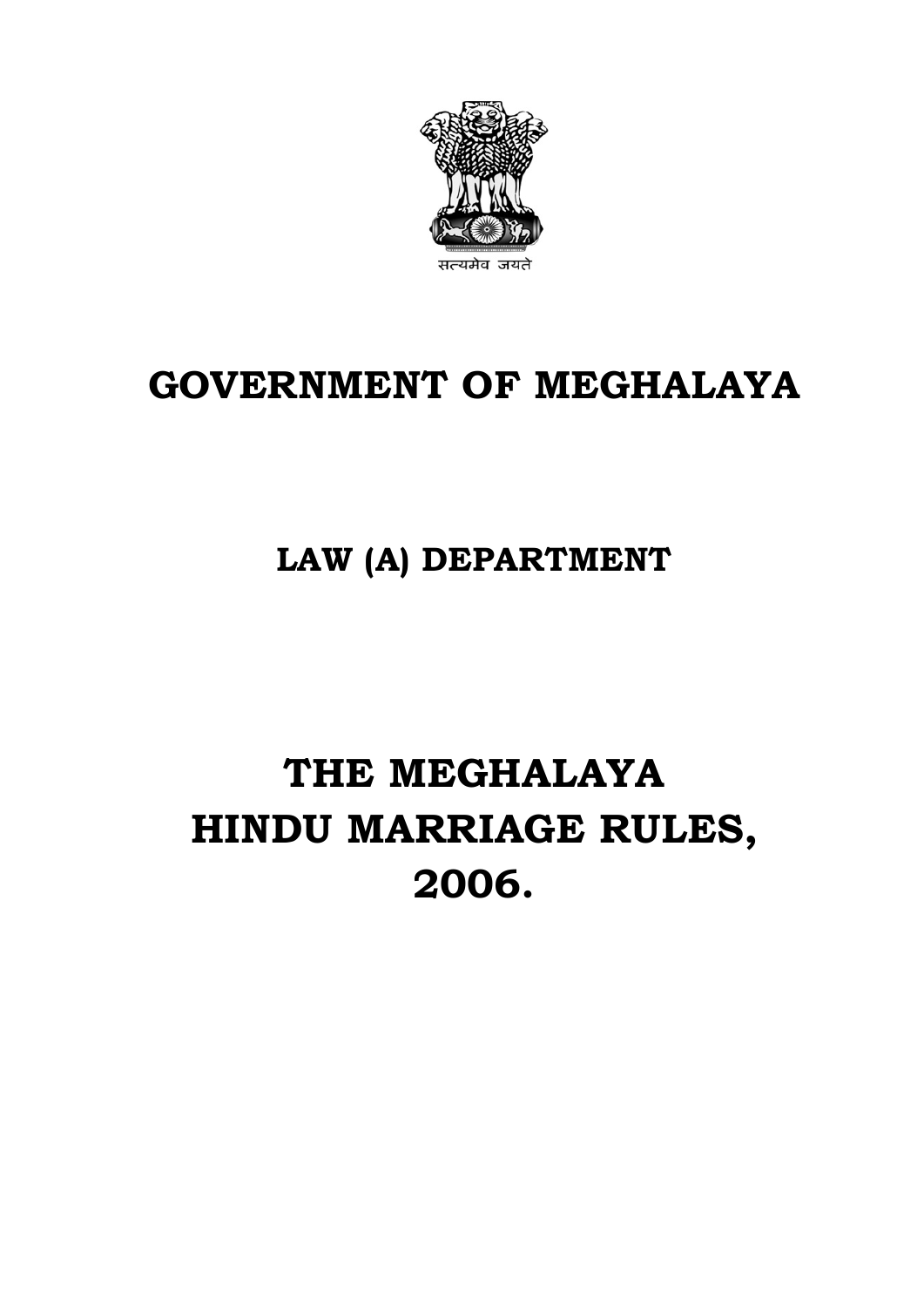#### The 21st November, 2006.

**No.ERTS(R)13/2005/169.**—Whereas the Supreme Court of India in its Order, dated February 14,2006 in Transfer Petition (C) No.291 of 2005 has issued directions to States of the Indian Union to frame rules providing *inter-alia* for compulsory registration of marriages, and

Whereas, the views/comments/suggestions/objections received from the general public in response to the Draft Rules published earlier have been duly considered by the State Government, wherever appropriate;

Now, therefore, the Government of Meghalaya,.in exercise of the powers conferred by Section 8 of the Hindu Marriage Act, 1955, hereby makes the following rules :-

*1.* **Short title and Commencement.**—(1) These rules may be called the Meghalaya Hindu Marriage Rules, 2006.

(2) They shall come into force from the date of notification in the Official Gazette.

- 2. **Definitions.***—*In these rules, unless the context otherwise required
	- (a) "Act" means the Hindu Marriage Act, 1955 (Central Act 25 of 1955)

(b) District Registrars and Sub-Registrars appointed under Act XVI of 1908 and all Block Development Officers in the State shall be the "Marriage Officers" for the purposes of this Act :

- (c) "Form" means a form appended under the Schedule to these rules.
- (d) "Section" means the section of the Act.
- 3. **Registration of marriages to be compulsory:**—With the notification of these rules, all marriages solemnized under the Hindu Marriage Act, 1955( Central Act No.25 of 1955), shall be compulsorily registered :

Provided that registration of marriages under these Rules should be completed within a period of 3 (three) months after solemnization of any marriage under the Act.

- 4. Every Registrar or Marriage Officer shall cause his name, designation and the working hours of his office to be written in English and in the language or languages of the district, place or area in which he functions as such, and displayed in a conspicuous part of the building in which his office is situated.
- 5. (a) When a marriage is intended to be solemnized under the Act by a Marriage Officer, the parties to the intended marriage shall give notice thereof in writing in Form I specified in the Schedule appended to these Rules to such Marriage Officer under whose jurisdiction the marriage is proposed to be solemnised either in person or by registered post.

(b) Where the notice is delivered in person, the fee prescribed in Rule 14 shall be paid in cash to the Marriage Officer.

(c) Where the notice is sent by registered post, the fee shall be remitted by money order at the remitter's expenses and the receipt issued to the remitter by the post office through which the remittance is made shall be attached to the notice.

(d) As soon as the notice is received, the Marriage Officer shall enter a distinctive serial number thereof, and he shall attest by his signature such number and date of receipt of the notice.

(e) If the notice is in conformity with the requirements of the Act, it shall be entered in the Marriage Notice Book and copied correctly in verbatim in a Marriage Notice Register which shall be certified to be correctly copied by the Marriage Officer. The Notice Book and the Notice Register shall be a bound volume, the pages of which are machine numbered consecutively with a nominal index attached.

(f) If the notice is not in conformity with the requirements of the Act, it shall be returned to the parties for rectification and transmission within a date to be fixed for the purpose.

(g) Every term of rectification shall be attested by both the parties to the intended marriage.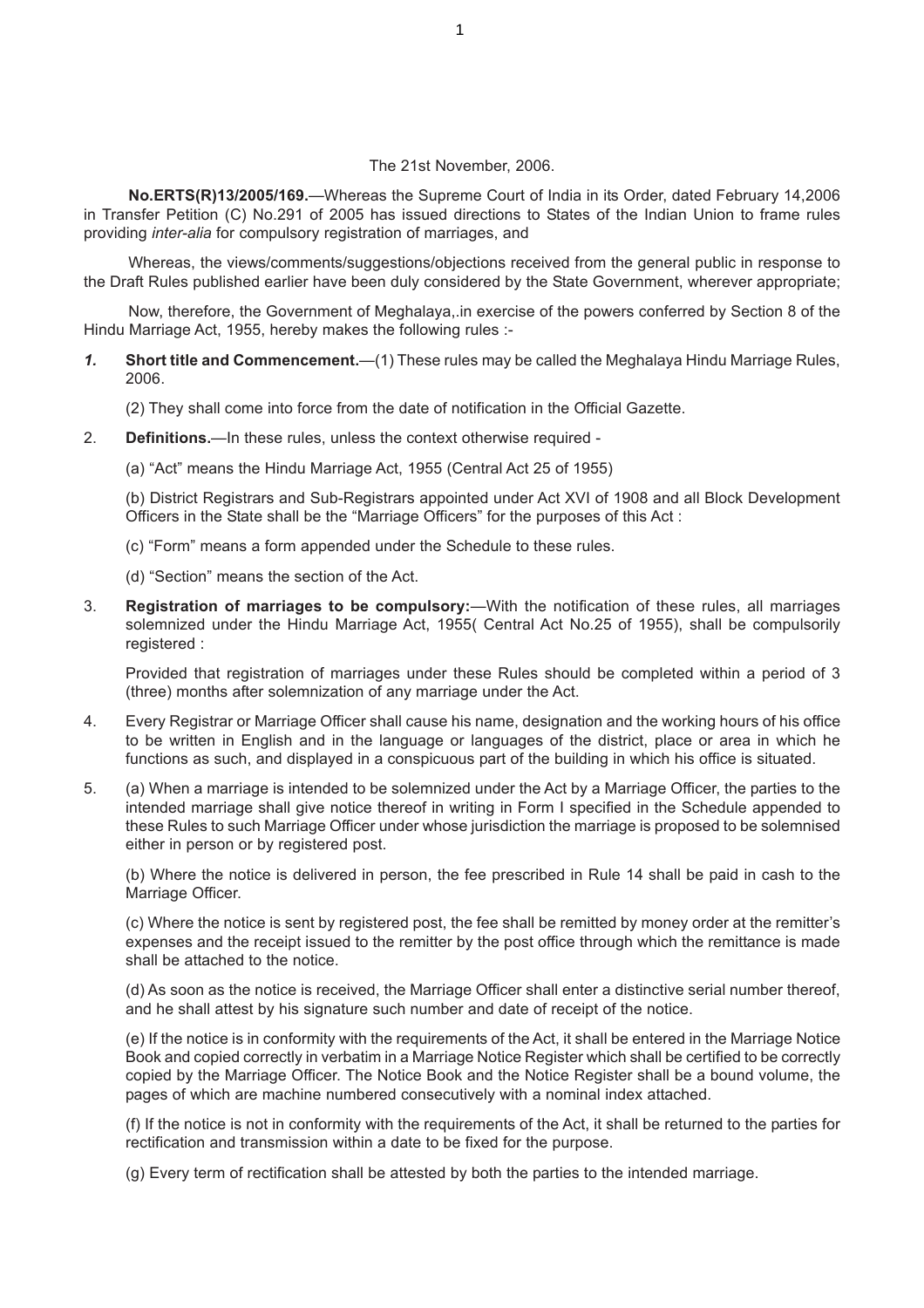- 6. The Marriage Officer shall cause the notice of the intended marriage to be published by affixing a true copy of the notice under his seal and signature at a conspicuous part of his office.
- 7. Where an objection to the solemnization of an intended marriage together with fee prescribed thereof in Rule 13, has been received within 30 days from the date of publication of the notice of the marriage and recorded by the Marriage Officer, he shall, unless he rejects the objection summarily by an order in writing on the ground that the objection is not based on contravention of any of the conditions specified in Section 5, enquire into the objection on a date to be fixed by him. The date so fixed shall not be later than fifteen days from the date of the objection.
- 8. The Marriage Officer shall at the time of recording the objection ascertain from the objector whether he has any document on which he intends to rely or whether he desires any witness or witnesses to be examined on his behalf if the objector states in the affirmative, the Marriage Officer shall require the objector to produce the documents or the witnesses on the day fixed for the enquiry. If the objector desires that summons shall be issued to the witnesses to appear and give evidence or to produce any documents, the Marriage Officer shall issue such summons to the witnesses cited, on payment of the process fee prescribed under Rule 13 and the reasonable expenses of travelling and subsistence allowance of the witnesses. The enquiry relating to the objection including the production of documents and the examination of witnesses including the decision of the Marriage Officer shall be completed within the period of 15 days. If within the prescribed period the documents are not produced and the witnesses do not appear before the Marriage Officer, the objection shall be disposed of by the Marriage Officer without waiting for the production of such documents or the appearance of such witnesses.
- 9. The Marriage Officer shall give notice of the date and time fixed for enquiry to the parties to the intended marriage.
- 10. The notice or summons to any party or witness under Rule 8, shall be in Form II or Form III as the case may be, and shall be sent by registered post.
- 11. On the date fixed for enquiry, or on any adjourned date, the Marriage Officer shall record in his own hand the evidence given in the course of the enquiry, his decision on the objection and the reasons therefore.
- 12. The Marriage Officer may, on application by both the parties to the marriage, solemnize the same at any place outside his office provided the additional fee prescribed therefore in Rule 13 is paid and the hour is not unreasonable.
- 13. The Marriage Certificate Book shall be a bound volume, the pages of which are machine numbered consecutively with a nominal index attached. Every marriage therein during each calendar year shall be consecutively numbered.
- 14. The following fees shall be levied by the Marriage Officer :
	- (i) For every notice of intended marriage or for application for registration of marriage (to be paid by the parties to the marriage) - Rs. 2/-
	- (ii) For recording an objection (to be paid by the person making the objection) Rs.  $3/-$ .
	- (iii) For every notice and for every summons (to be paid by the parties to the marriages) Re. 11/-
	- (iv) For solemnizing or registering a marriage outside the office of Marriage Officer (to be paid by the parties to the marriage) - Rs. 25/-
	- (v) For a certified copy of an entry (to be paid by the applicant).
	- (a) in Marriage Notice Book other than an entry relating to an objection -Re. 11/-
	- (b) in the Marriage Certificate Book Re. 1/-
	- (vi) For certified copy of an entry in the Marriage Book other than a notice or of any other proceeding not already provided for (to be paid by the applicant) Rs. 6/-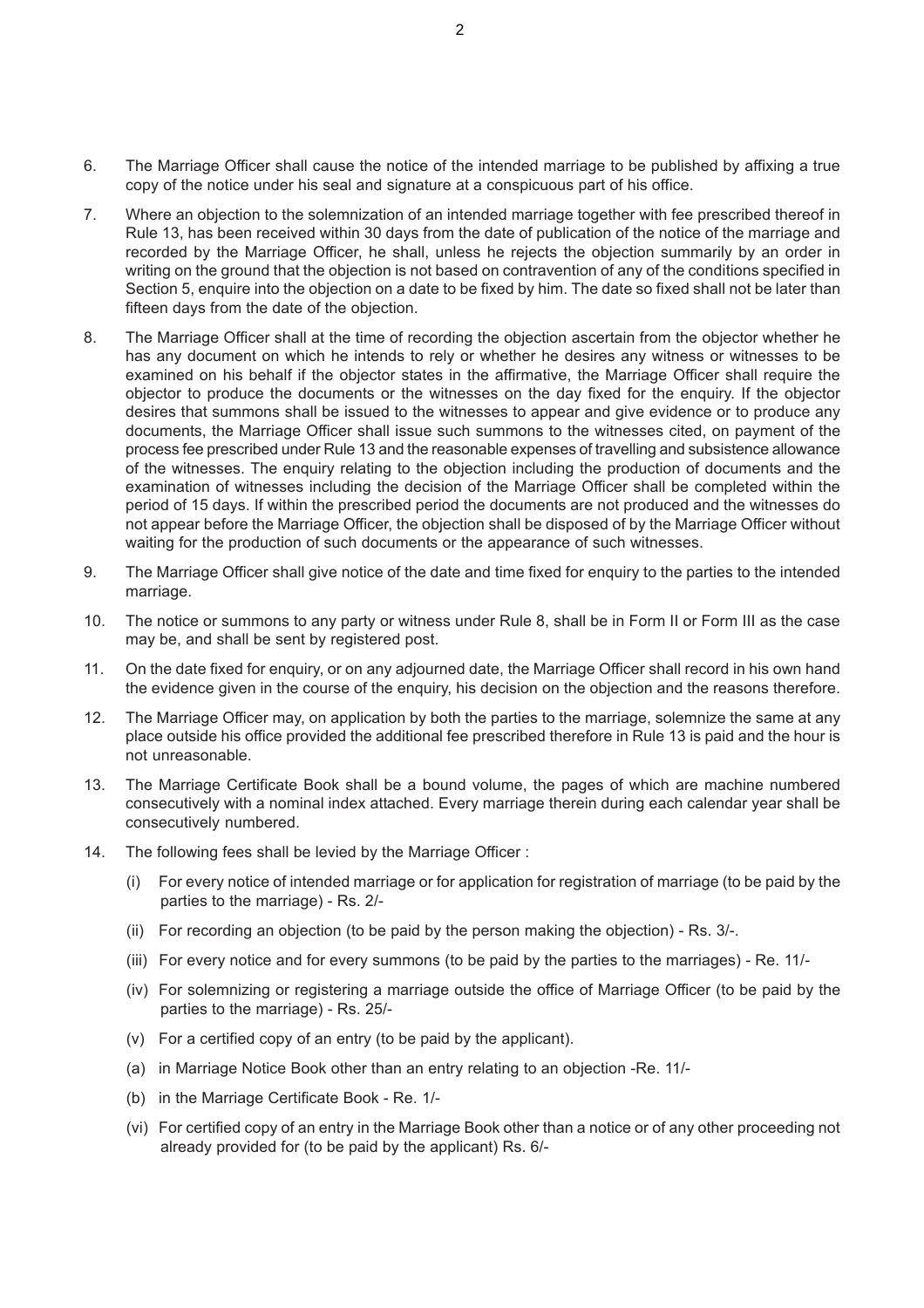- (vii) For making a search (to be paid by the applicant)
- (a) if the entry is of the current year Re. 1/-
- (b) if the entry related to any previous year or years additional fee of 0.50 P. per year.
- (viii) For issue of commission (to be paid by the applicant) Rs. 10/-.
- (ix) For every other application which may be necessary under the Act (to be paid by the applicant) Re. 1/-

The fees prescribed above shall be paid either in person or remitted by money order to the Marriage Officer.

- 15. A receipt duly signed by the Marriage Officer shall be issued for all fees received by him under the Act and these Rules. The receipt books shall be bound volumes of one hundred leaves each with foils and counter foils which shall be machine numbered consecutively (Form IV).
- 16. Copies of entries in the Marriage Certificate Book shall be certified in Form V appended to these rules, and shall be sent at intervals of three months to the Inspector General of Registration Meghalaya. In case no entries have been made during the preceding three months a certificate to this effect shall be sent to the Inspector General Registration Meghalaya.
- 17. The Marriage Officer shall maintain a cash book in Form VI. All fees received under the Act and the Rules shall be brought to account in the cash book every day and the Marriage Officer shall sign the same in token of his verifying the correctness of the day's total collection of fees.
- 18. The Marriage Officer shall keep in this custody the fees received by him each day, and shall credit the same on the day following into the nearest Treasury or Bank, as the case maybe.
- 19. **Effect of non-registration of marriage.**—Registration of a marriage under these Rules shall be the only proof of such marriage.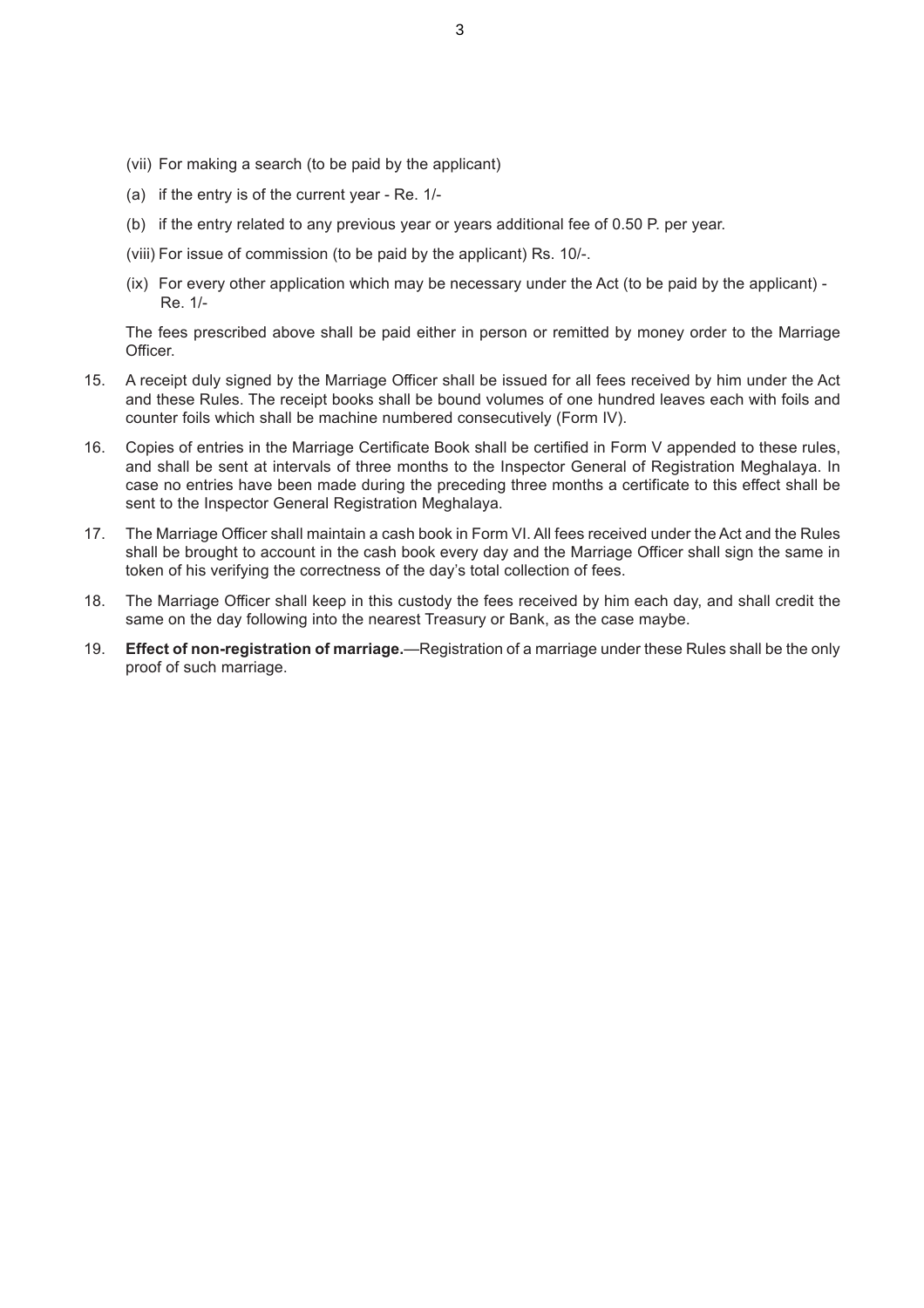#### **Registration of Marriage Rules Meghalaya.**

#### **Form I**

## **{** *See Rule* **4(1) }**

#### *Notice of Intended Marriage*

To

Marriage Officer for the ............................................................................ .....................District.

We hereby give you notice that a marriage under the Hindu Marriage Act, 1955 is intended to be solemnized between us within three calendar month from the date hereof.

| Name | Marital<br><b>Status</b> | Occupation | Age | Dwelling<br>Place | Permanent<br>dwelling place.<br>Present<br>dwelling place<br>not permanent | Length<br>of residence |
|------|--------------------------|------------|-----|-------------------|----------------------------------------------------------------------------|------------------------|
| A.B. | Unmarried                |            |     |                   |                                                                            |                        |
|      | -------------<br>Widower |            |     |                   |                                                                            |                        |
|      | Divorced                 |            |     |                   |                                                                            |                        |
| C.D. | -----------<br>Unmarried |            |     |                   |                                                                            |                        |
|      | ------------<br>Widow    |            |     |                   |                                                                            |                        |
|      | Divorced                 |            |     |                   |                                                                            |                        |
|      |                          |            |     |                   |                                                                            |                        |
|      |                          |            |     |                   |                                                                            |                        |

| (SD) | A.B. |
|------|------|
| (SD) | C.D  |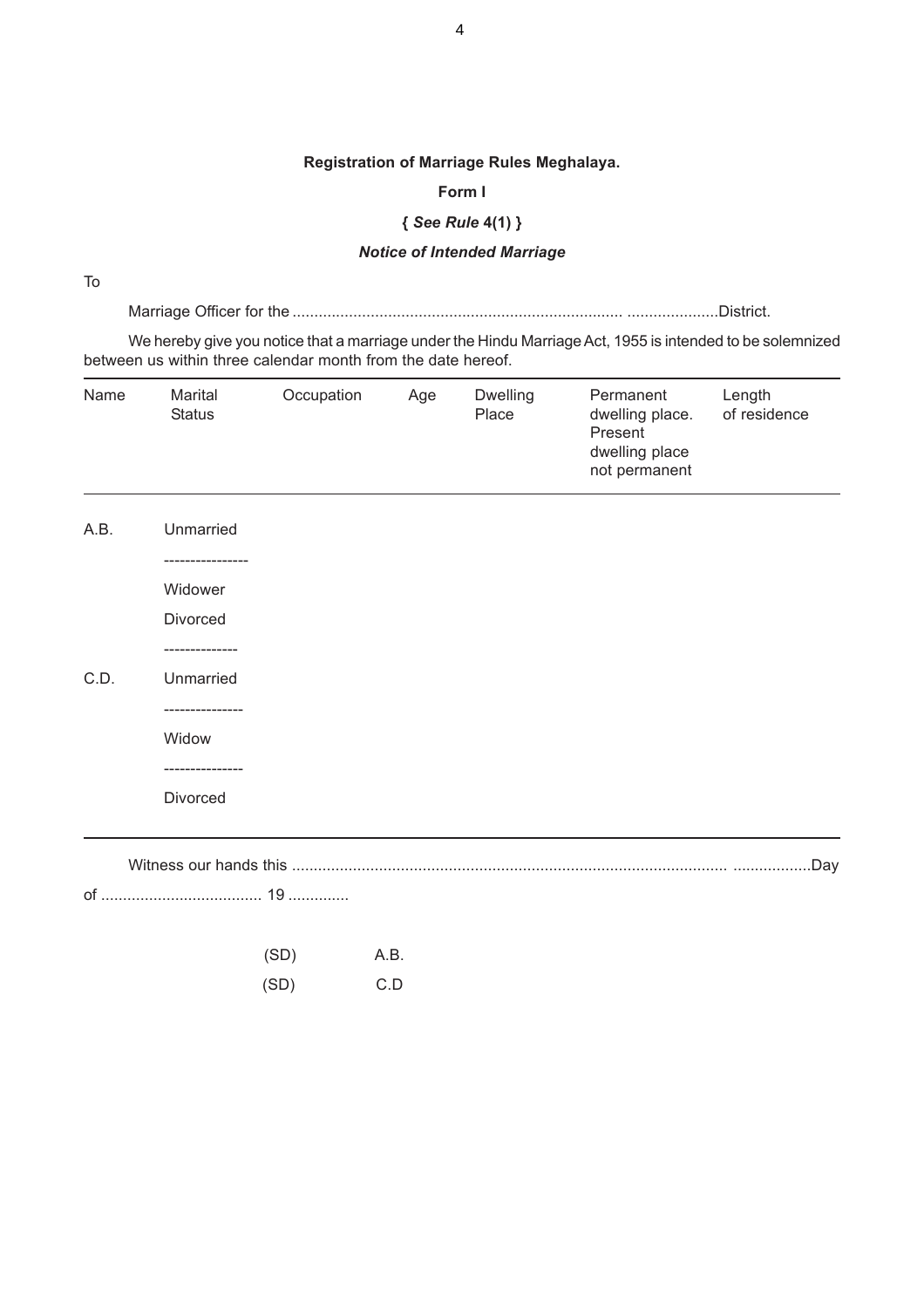#### **Form II**

#### { *See Rule* 9 *and 10* }

#### *Notice*

Before the Marriage Officer ............................................................................................ ......Place) in the master of the Hindu Marriage Act, 1955 (25 of 1955). intended marriage between In the matter of..................................................................................................................................... ..... application to register the marriage between Registration of Marriage Rules Meghalaya. A.B. And C.D. (give names and address of) E.F. (Name of objector) To .............................................................................................................................................................. .......... Whereas ........................................ Notice of an intended marriage..................................... ........an application for the registration of marriage between A.B. and C.D. was received by the Marriage Officer on ............................................... , and; Whereas you have preferred certain objections (set out overleaf) to the ...................... solemnization of the marriage, and; Whereas the Marriage Officer will hold an enquiry into the matter of the said objections on ................... day of ............................................... at his office; You are hereby required to be present at ..................................................... .............A.M./P.M. on the said day together with all documents on which you intend to rely along with any witness or witnesses whom you may desire to be examined on your behalf. Take notice that in default of your appearance on the aforesaid day the inquiry will be made and decided in your absence. Should you apprehend that your witness will not attend the enquiry unless summoned by the Marriage Officer , you should apply to the Marriage Officer for the issue of such summons sufficiently in advance together with the prescribed process fee and reasonable expenses of traveling and subsistence allowance

of the witness(es).

Station Given under my hand and seal. Date Seal Signature................................... Marriage Officer.

Note: Strike out whichever is not applicable.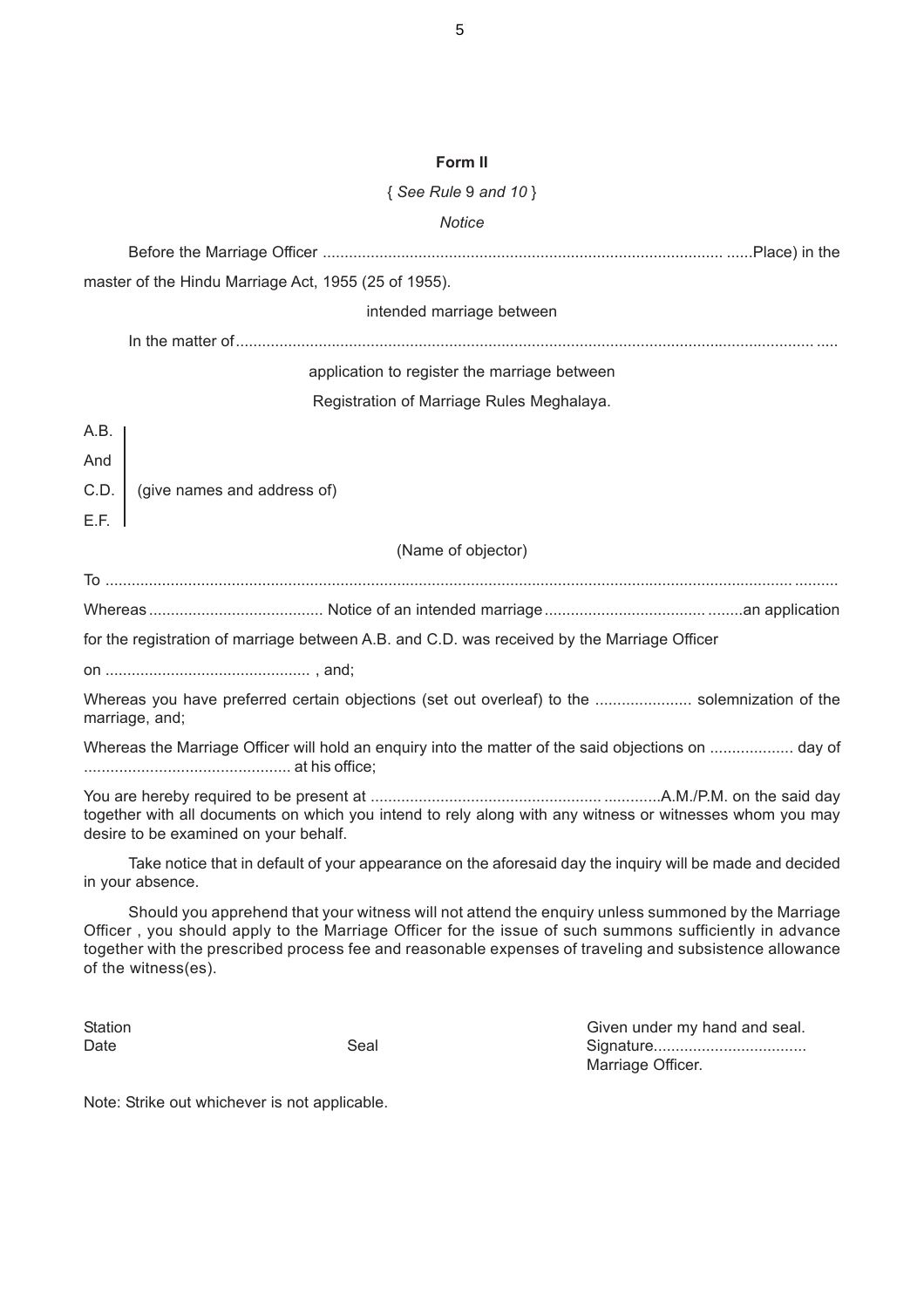#### **Form III**

#### { *See Rule* 9 *and 10* }

#### *Summons to Witness*

| master of the Hindu Marriage Act, 1955 (25 of 1955).                                                                                                                                              |  |  |  |  |
|---------------------------------------------------------------------------------------------------------------------------------------------------------------------------------------------------|--|--|--|--|
| intended marriage between                                                                                                                                                                         |  |  |  |  |
|                                                                                                                                                                                                   |  |  |  |  |
| application to register the marriage between                                                                                                                                                      |  |  |  |  |
| A.B.                                                                                                                                                                                              |  |  |  |  |
| And                                                                                                                                                                                               |  |  |  |  |
| C.D.<br>(give names and address of)                                                                                                                                                               |  |  |  |  |
| E.F.                                                                                                                                                                                              |  |  |  |  |
| Objector                                                                                                                                                                                          |  |  |  |  |
| Registration of Marriage Rules Meghalaya.                                                                                                                                                         |  |  |  |  |
|                                                                                                                                                                                                   |  |  |  |  |
|                                                                                                                                                                                                   |  |  |  |  |
| the above matter, you are hereby required to appear personally before me or to cause to be                                                                                                        |  |  |  |  |
|                                                                                                                                                                                                   |  |  |  |  |
| being your traveling and other expenses have been deposited.                                                                                                                                      |  |  |  |  |
| If you fail to comply with this summons without lawful excuse you will be subject to the consequences of<br>non attendance laid down in rule 12 of Order XVI of the Code of Civil procedure 1908. |  |  |  |  |

Take notice that, in default of your appearance on the aforesaid day, the inquiry will be made and the matter decided in your absence.

Given under my hand and seal.

Station ............................... .

Signature .................................. .

Date......................................... Seal ............................................................ Marriage Officer.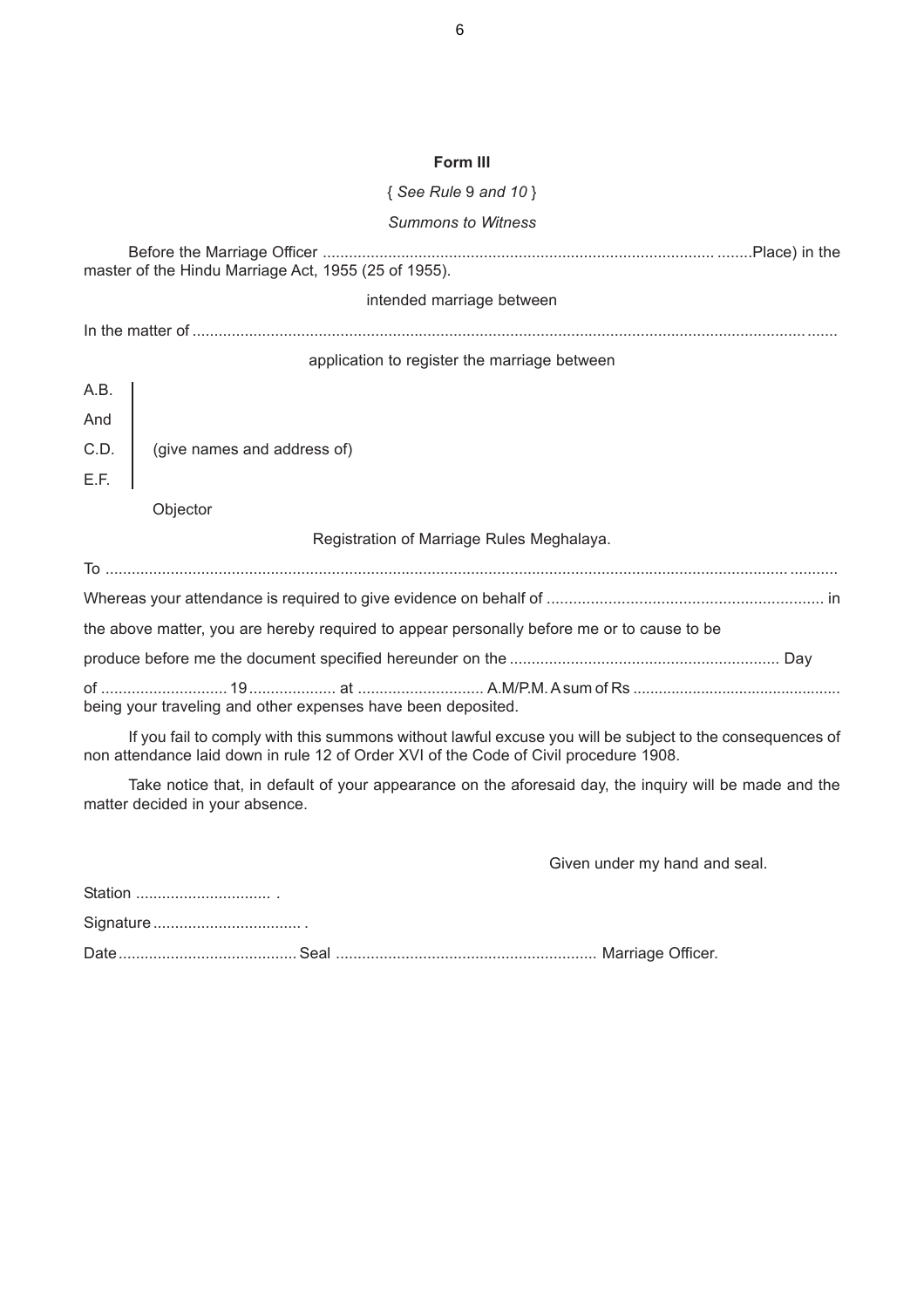## Form IV

## $\{See \, Rule \, 14\}$

| Book No |           |  |
|---------|-----------|--|
|         |           |  |
|         |           |  |
|         |           |  |
|         |           |  |
|         | Rs.<br>Р. |  |
|         | Total     |  |
|         |           |  |
|         |           |  |

Marriage Officer.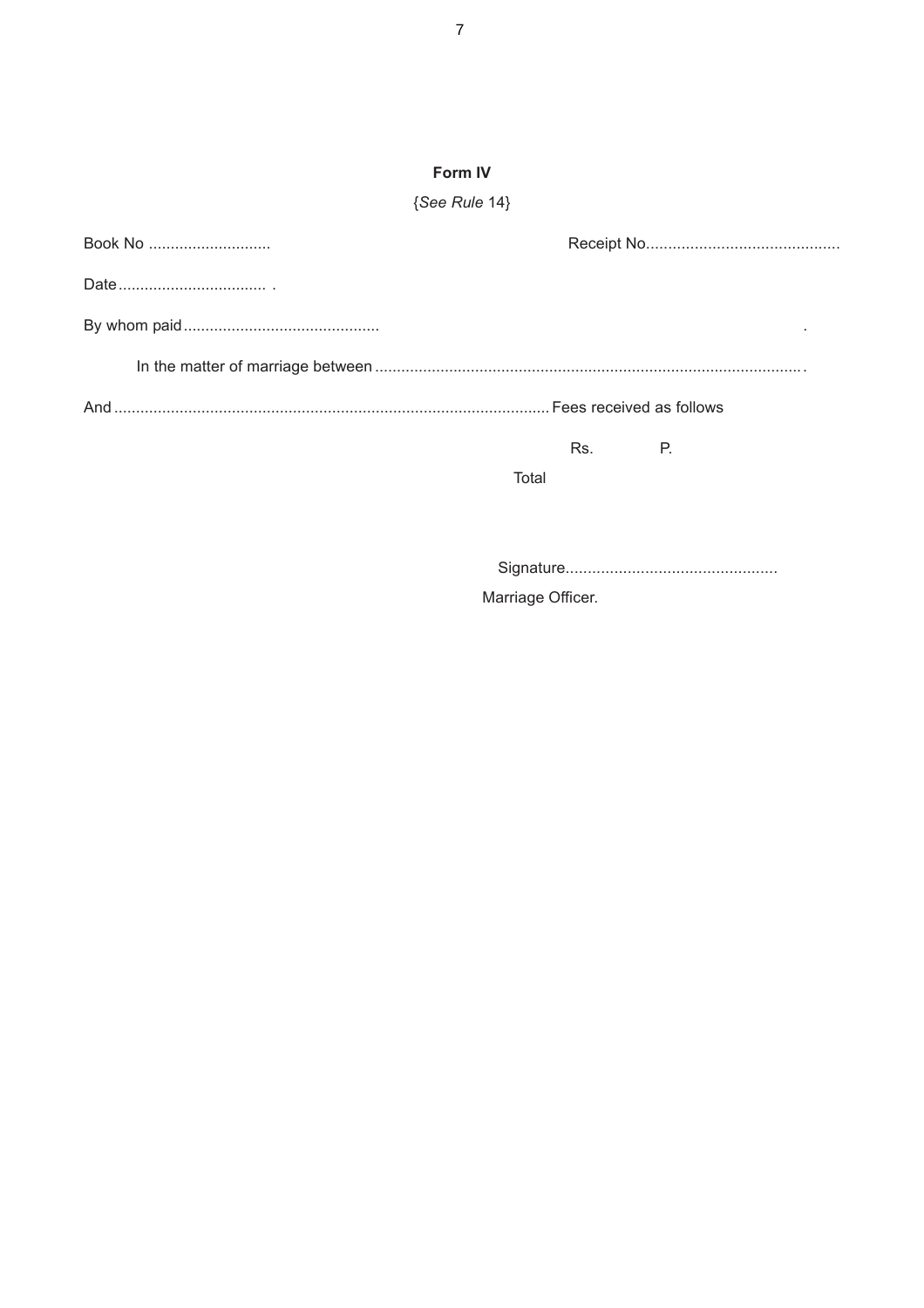### **Form V**

## {*See Rule 15}*

Form of Certificate.

| Certified that the above entries from the Marriage Certificate Book in this office bearing       |  |  |  |  |
|--------------------------------------------------------------------------------------------------|--|--|--|--|
| Serial                                                                                           |  |  |  |  |
|                                                                                                  |  |  |  |  |
| copies of all the entries in the Marriage Certificate Book maintained under Rule 15 of the rules |  |  |  |  |
|                                                                                                  |  |  |  |  |
|                                                                                                  |  |  |  |  |

Signature ....................................... .

Marriage Officer.

| Certified that no entries have been made in the Marriage /Certificate Book in this office |                   |  |  |  |
|-------------------------------------------------------------------------------------------|-------------------|--|--|--|
|                                                                                           |                   |  |  |  |
|                                                                                           |                   |  |  |  |
|                                                                                           |                   |  |  |  |
|                                                                                           |                   |  |  |  |
| Date                                                                                      | Marriage Officer. |  |  |  |